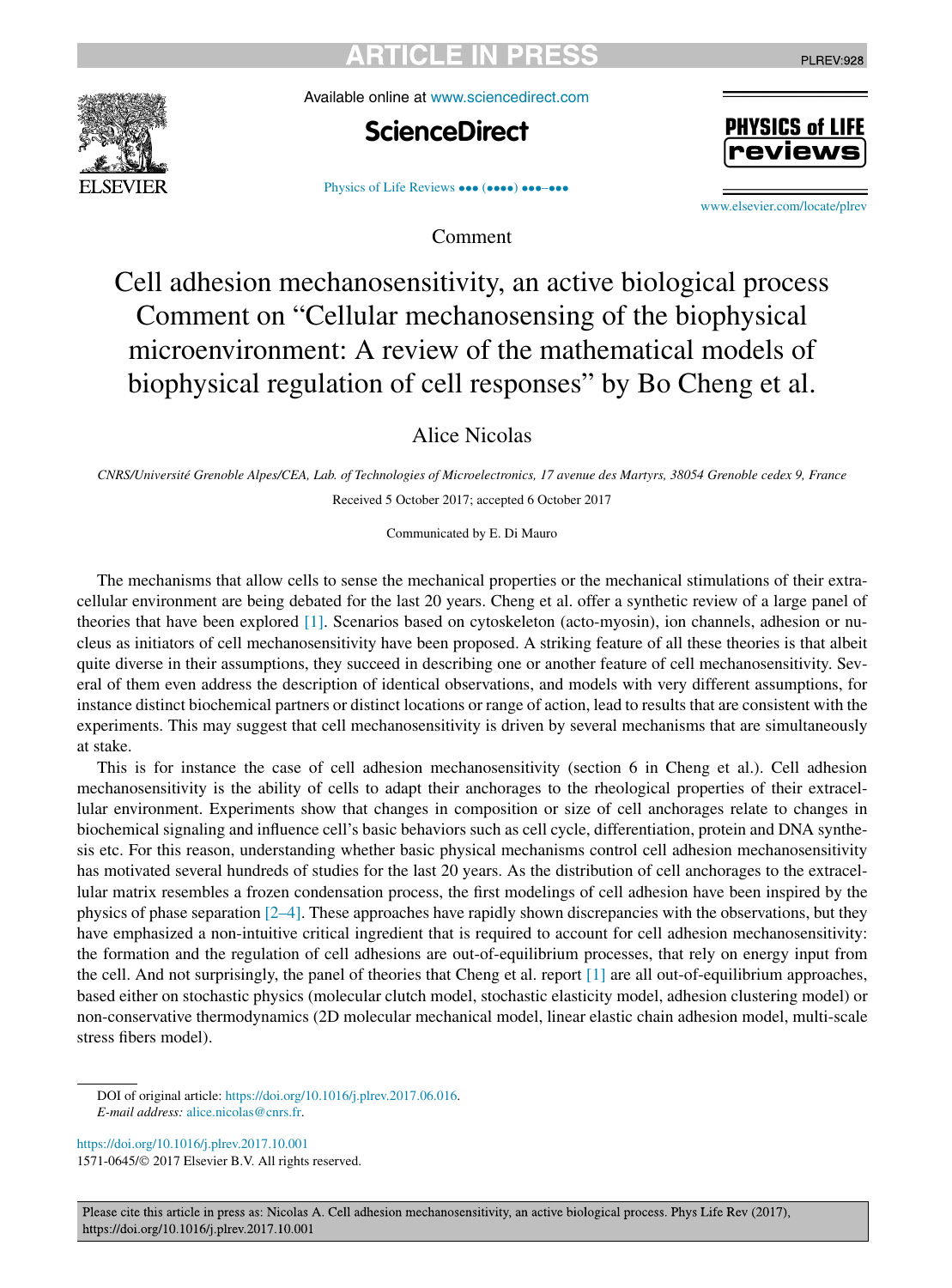2 *A. Nicolas / Physics of Life Reviews* ••• *(*••••*)* •••*–*•••



Fig. 1. Ingredients of engineered vesicles needed to mimic cell adhesion. With permission of [\[5\].](#page-3-0)

The aim of this comment is to point how and why the input of energy from the cell is required to account for cell adhesion mechanosensitivity.

### **1. Passive modeling of cell adhesion**

The first trials to model cell adhesion were assuming that the adhesive domains result from a two-dimensional phase separation of adhesion proteins into condensed domains  $[2-4]$ . In these models, cell activity is not considered at all, nor the cellular stresses from the acto-myosin cytoskeleton that pull on the adhesive domains. Although it is now proven that cell activity regulates cell adhesion, these works nevertheless brought valuable information on the contribution of passive components that contribute to cell adhesion: the fluid cell membrane, the polymeric extracellular coat named glycocalix and membrane fluctuations (Fig. 1). Using decorated vesicles as biomimetic models [\[6\],](#page-3-0) micron sized domains with consistent lifespan could be obtained. Major limitations of these passive models are that the mechanosensitivity of these biomimetic adhesions is not consistent with observations on cells [\[5\]:](#page-3-0) (i) forces that pull off the vesicle normal to the substrate lead to adhesion reinforcement simultaneously to the reduction of the contact area [\[7,8\],](#page-3-0) and (ii) shear stresses are predicted to enlarge the adhesion belt, but make the cell roll [\[9\].](#page-3-0) Both predictions differ from the observations that the adhesion size decreases in response to normal forces [\[10\],](#page-3-0) and that shear stresses make cell adhesions grow with no retraction of lamelipodia [\[11\].](#page-3-0) Additionally, prediction of the larger size of cell adhesive domains on stiff materials compared to soft ones seems unattainable as the elastic interaction of inclusions in a semi-infinite, deformable substrate is attractive [\[12,13\],](#page-3-0) and therefore promotes larger domains on soft materials.

#### **2. Activity is required for cell adhesion mechanosensitivity**

Thus energy supplies from the cell have entered physical modeling. Many active models have focused on actomyosin cytoskeleton, that permanently stresses cell adhesive domains. They assume a constitutive law that relates cell stresses to the resistance to the stresses. This law is extrapolated from the experimental measurement by Hill on muscle sarcomers [\[14\]](#page-3-0) [\(Fig.](#page-2-0) 2a). Consequently, while an acto-myosin stress fiber would contract from a certain amount due to motor activity, this zero load tension from the motors may adapt in response to the resistance it is opposed. This occurs when the stress fiber is attached via cellular adhesions to a substrate. If the substrate is more deformable than the internal cellular components, stress fibers or adhesions, tension in stress fibers mainly induces the deformation of the material and not of the cellular components. Then stress fibers are less deformed than on a stiff material. Following Hill's law, the intern tension is reduced. This then limits conformational changes or cryptic sites unveiling in the adhesive domains, and adhesions are therefore expected to be smaller in cells plated on soft materials, as experimentally observed. Models differ by the way they consider protein response to stress and the chemo-mechanical coupling of proteins and actin stress fibers as discussed in details by Cheng et al. But in all these approaches, the driving parameter is the energy input from the cell to set up the tension in the stress fibers. The softer the extracellular environment, the less energy is provided by the cell, and this limits the activation of the growth of the adhesions. Thus, schematically, in these approaches, mechanosensitivity is accounted by minimizing the free energy of the proteins that compose the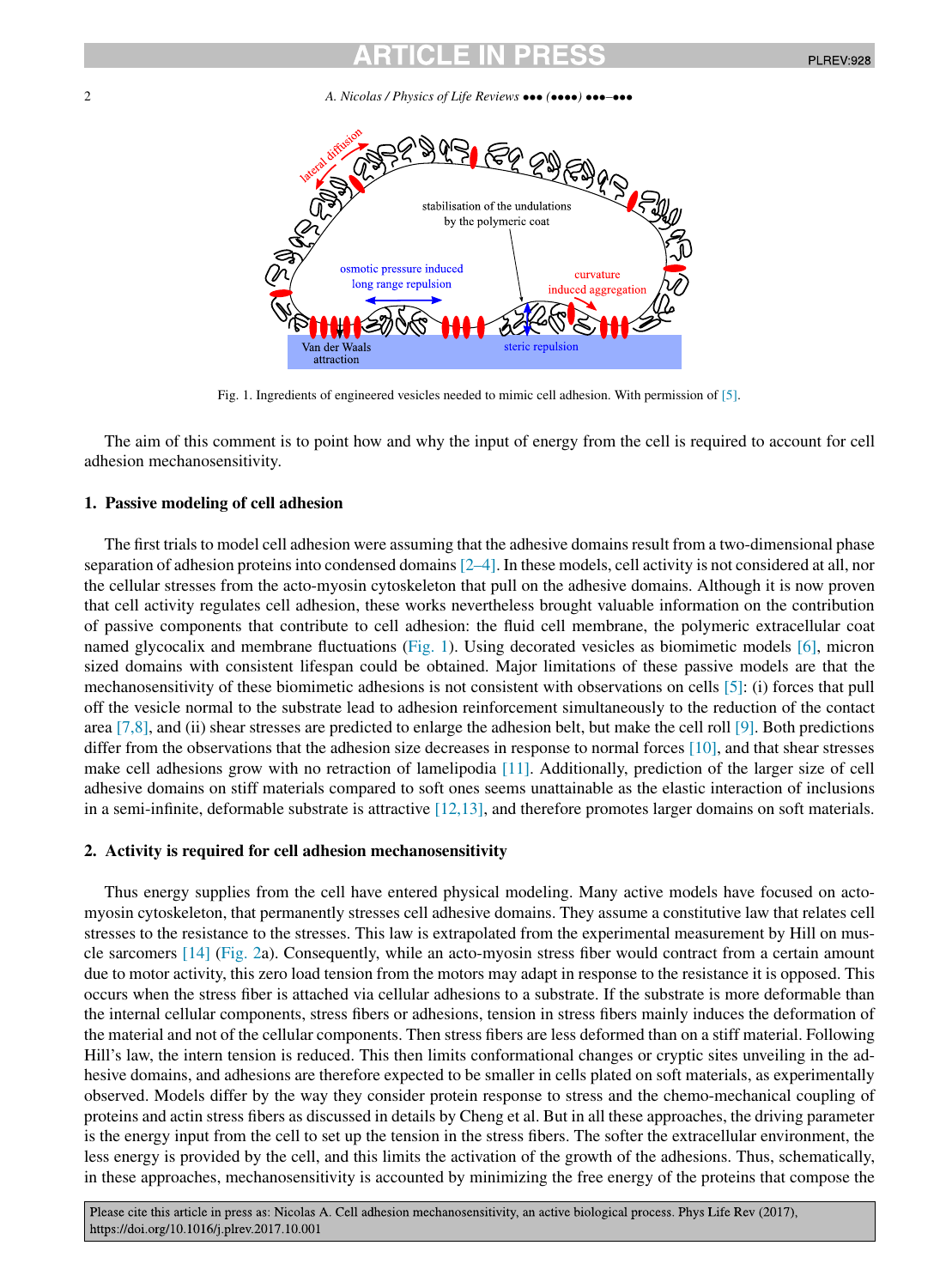<span id="page-2-0"></span>

Fig. 2. a) Length–tension relationship in muscle, derived from [\[15\].](#page-3-0) Acto-myosin fibers work in the contraction regime, encircled in red: shortening of the fibers from their resting length induces tension. b) Formation of adhesive domains as an active condensation process: elementary units composed of proteins stressed by the acto-myosin fibers condense into an adhesive domain. (For interpretation of the references to color in this figure legend, the reader is referred to the web version of this article.)

adhesion clusters in the presence of an energy input from the cell that is determined by Hill's law and coupled to the adhesion size.

Another point of view analyzes the dynamics of adhesion clusters as a condensation process, as was originally done using passive thermodynamic models. Tension in the stress fibers is then no more assumed to counteract with resistance to deformation as in Hill's law. For instance, it is assumed to keep constant for simplicity. Adhesions are seen as the association of elementary protein complexes, including stress fibers (Fig. 2b). Growth of adhesions results from the condensation of these stressed elementary units. When the adhesion grows onto a deformable material, anchoring induces the elastic deformation of the material as every elementary unit is subjected to tension from actin stress fibers. This deformation costs elastic energy. The elastic energy that is required to condense stressed elementary unit on a flat semi-infinite elastic medium is [\[12,16\]:](#page-3-0)

$$
\mathcal{H}_{el} = \frac{1}{2} \sum_{i,j} \left( f^{(i)} u(i, f^{(j)}) + f^{(j)} u(j, f^{(i)}) \right) \propto \frac{1}{Y}
$$
\n(1)

with  $f^{(i)}$  the stress on site *i*,  $u(i, f^{(j)})$  the displacement field at site *i* due to stress on site *j* and *Y* the Young's modulus of the deformable material. From cell's point of view, adding a new stressed elementary unit to an adhesive domain requires more energy on a soft material than on a stiff one. On the contrary, the elementary units recover the elastic energy from the material, and therefore gain more energy on a soft material. Experiments show large adhesive domains on stiff materials, smaller ones on soft materials. Then, in order to account for cell adhesion mechanosensitivity, the free energy to consider has to include the energy cost to maintain stresses on growing adhesive domain. So here also, mechanosensitivity is accounted by minimizing the free energy of the proteins that compose the adhesive domains in the presence of an energy input from the cell that is controlled by the size of the adhesion.

#### **3. Conclusion**

Both generic approaches aim at describing cell adhesion mechanosensitivity. Although quite different in their assumptions, regulation of the cellular intern tensions or optimization of the energy that is required to stress the adhesive domains, both indeed converge to the same prerequisite: the driving role of the energy input from the cell. Both approaches then offer predictions on the spatial range for rigidity sensing (cell or adhesion scales), actin fluxes, stress distributions inside adhesions (that have to correlate to protein organization), etc, which then have contributed to raise numerous biological investigations for the last decade (see  $[17]$  for a representative example). This makes cell adhesion mechanosensitivity an example of a complex biological pathway that can constructively be modeled by out-of equilibrium physical approaches.

#### **References**

- [1] Cheng B, Lin M, Huang G, Li Y, Ji B, Genin GM, et al. Cellular mechanosensing of the biophysical microenvironment: a review of mathematical models of biophysical regulation of cell responses. Phys Life Rev 2017. <http://dx.doi.org/10.1016/j.plrev.2017.06.016> [in this issue].
- [2] Albersdörfer A, Feder T, Sackmann E. [Adhesion-induced](http://refhub.elsevier.com/S1571-0645(17)30144-6/bib616C62657273646F726665723937s1) domain formation by interplay of long-range repulsion and short-range attraction force: a model membrane study. Biophys J [1997;73:245–57.](http://refhub.elsevier.com/S1571-0645(17)30144-6/bib616C62657273646F726665723937s1)
- [3] Bruinsma R, Sackmann E. Bioadhesion and the dewetting transition. C R Acad Sci, Sér IV Phys Astrophys [2001;2:803–15.](http://refhub.elsevier.com/S1571-0645(17)30144-6/bib627275696E736D613031s1)

Please cite this article in press as: Nicolas A. Cell adhesion mechanosensitivity, an active biological process. Phys Life Rev (2017), https://doi.org/10.1016/j.plrev.2017.10.001